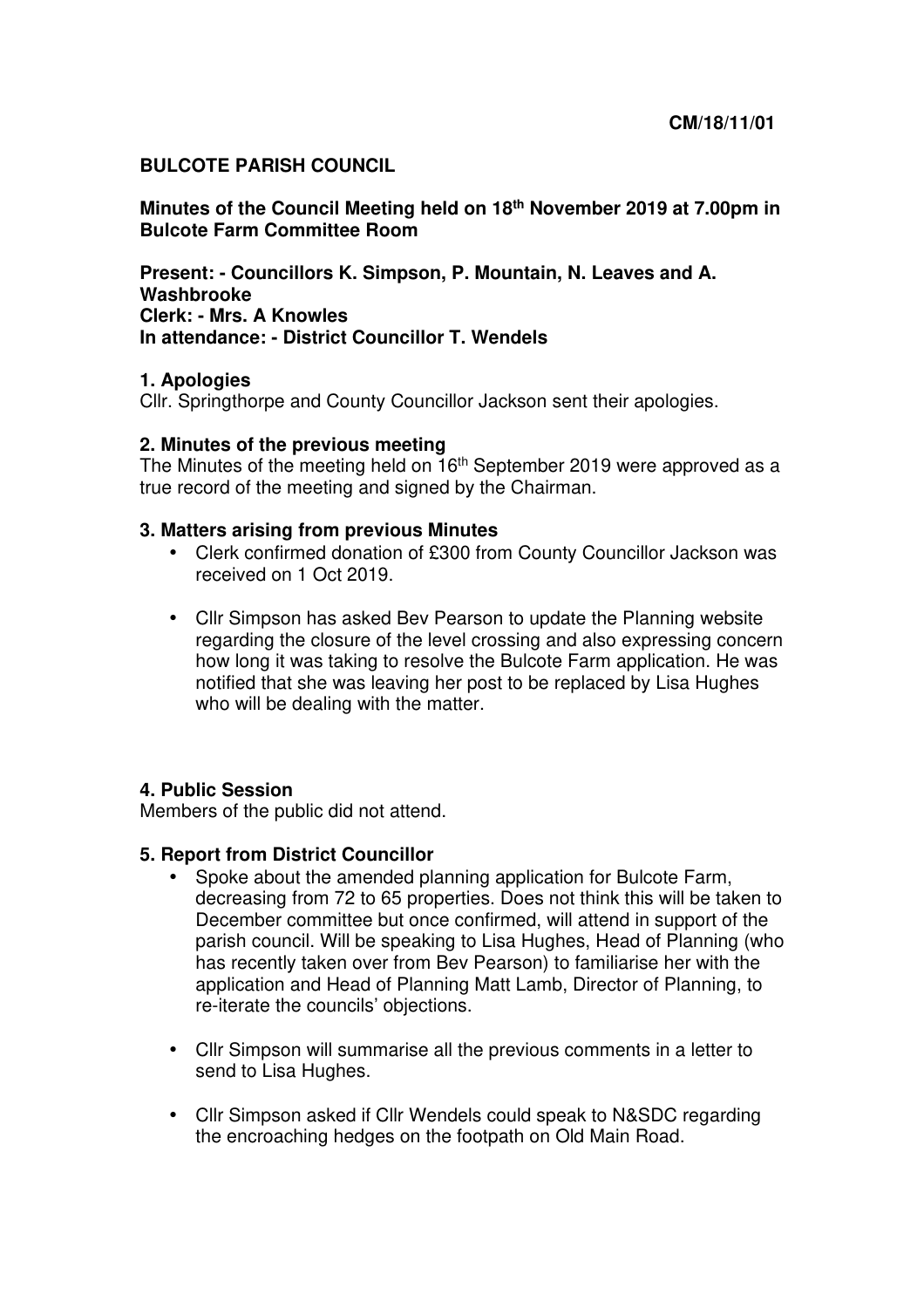- Cllr Wendels confirmed there is a Parish Council Initiative Fund which was launched at the recent Parish Councils Conference. A sum of money has been awarded to the whole district and any council can apply for a donation – confirmation on how to claim will be sent shortly.
- Cllr Wendels confirmed that N&SDC are offering 50 free trees per parish.

## **6. Highways and Footpaths**

- a. Waste bin will be reimbursed by VIA imminently as per email to clerk on 7 Nov – clerk to chase up. Cllr. Simpson confirmed it will be fitted shortly.
- b. Regarding the creation of the concrete path to surround it, two contractors had come to quote but no response received from one and the other does not wish to pursue with a quote. Cllr Simpson to contact a different contractor.
- c. Old bin to be situated at the church which Cllr Simpson confirmed is on the current bin emptying route.
- d. A resident contacted Cllr Simpson giving concerns about the hedge opposite Holly Cottage. – this had been approved by N&SDC and assurances were made what was being done is best for the village

 e. Cllr Washbrooke commented about the encroaching hedgerow on OldMain Road. Most residents had taken action apart from one, Kingswood. Will ask District Councillor Wendels to chase up with N&SDC as they originally requested action.

### **7. Planning Matters**

 a. Ref: 19/01788/FUL West Wall Old Main Road Bulcote Notts Householder application to erect a garden shed (retrospective) Comments regarding the above were sent to N&SDC on 29 Oct 2019

b. Ref: 15/00784/FULM Bulcote Farm Development comprising 56 residential units (Amended Planning application) Ref: 17/02325/FULM Bulcote Farm Development comprising 16 residential units (Amended Planning application)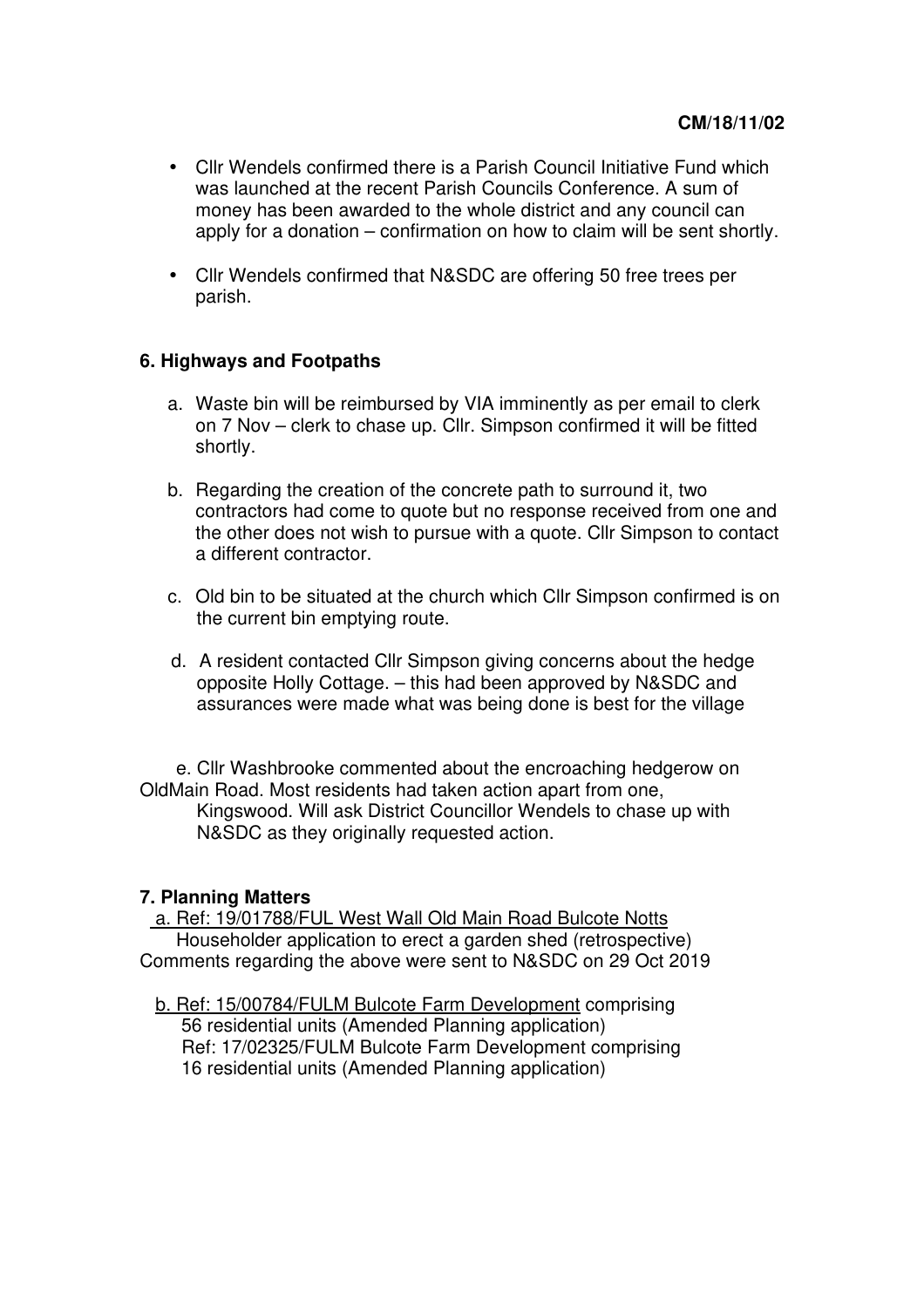- Letters will be compiled by Cllr Simpson which will be sent to residents, a covering letter and one for any objections that can be sent to N&SDC. These will be distributed by the end of November.
- Contact has been made from John Tootell from Northern Trust who has offered to meet again to discuss. However, the council members feel that as their objections remain unchanged, acknowledgement will be sent stating this and that another meeting would not be required.

#### **8. Community Matters**

The clerk has contacted the editor of the Parish Magazine giving updated information of councillors and clerk names.

- McCarthy & Stone Development: Cllr Leaves visited the site and spoke to Ross Claydon, site manager who referred him to head office. They will give some dates so a meeting can be arranged.
- Cllr Simpson was notified that a man with a shotgun had been spotted deer hunting on farm land and this was reported to PCSO Crowhurst who was to look into the matter. The clerk attended an SNG meeting on 12 Nov where she confirmed it was still being looked into due to a change in police staff.
- An email had been received stating two free trees could be claimed by individuals and also fifty trees per parish.
- Neighbourhood Plan Cllr Leaves confirmed only minor comments had been received. Will be sent to Janet Cheesley for independent examination and confirmed the referendum will be done in the new year.
- Cllr Leaves raised the matter of Bulcote Farms being a polling station at the forthcoming election due to the fact there is no street lighting. Comments have been sent to N&SDC but no response has been received. POST MEETING NOTE – Lighting will be provided.